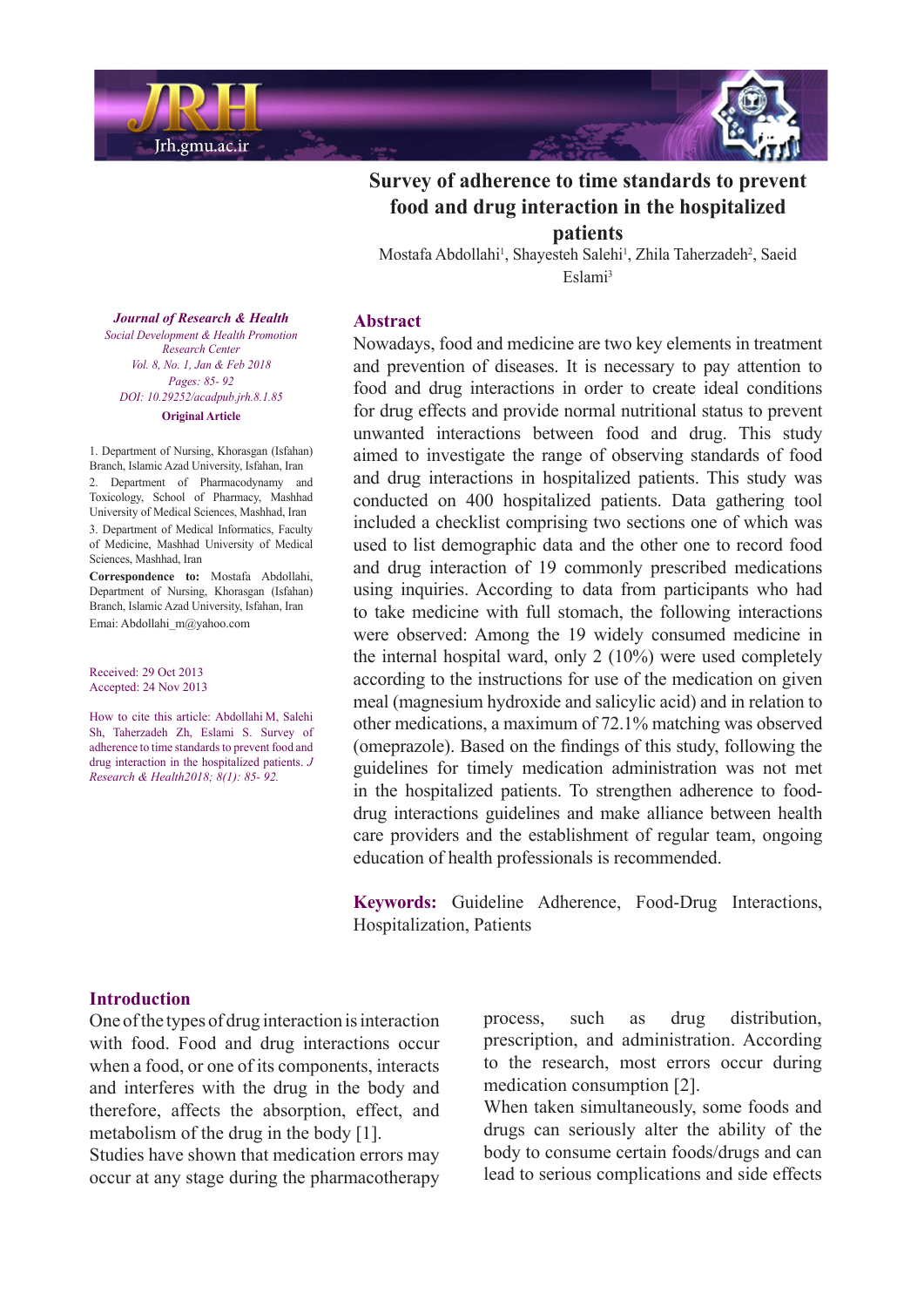# .[3]

Food and drug are both essential to maintain health, but in some cases, their simultaneous consumption can be accompanied by a series of side effects. Hence, the interactions should be well investigated and be specified [4].

Many pathological processes require the consumption of proper food and nutrients along with the administration of effective and safe drugs. However, the association between drugs and food can lead to undesirable interactions. resulting in an increase or decrease in the efficacy of the drug and food  $[5]$ .

Many people mistakenly believe that there is always no problem with simultaneous consumption of drugs and foods and they consider it safe; however, the interactions between foods and medications can have a profound effect on the success of the treatment and the side effects of many medications. The clinical significance of interactions between drugs and foods can be varied. Due to several reasons, including the patient's preference and/ or convenience, compliance with food and drug interaction standards is mainly unfulfilled [6]. Many patients take more than one drug. This is especially true for older people. When the patients take several medications, food and drug interactions are more likely to occur [1]. Physicians, pharmacists, and nurses are the three groups of health care professionals involved in training patients and reducing the adverse side effects of drugs. Their knowledge and role in different fields are also of great importance. Nurses are the last round of the treatment chain in hospitals [7]. Patient care is a key component of nursing practice and drug orders are an important part of the patient's treatment and care process. Failure to pay sufficient attention to the correct principles of prescribing medication can lead to multiple ethical and professional problems [8]. Medications are usually ordered by the doctor, distributed by the pharmacist, and administered by the nurse. The nurse is responsible for the proper administration of medications, which can include preparing, controlling, and administering the medications, updating their knowledge of medications, monitoring the effectiveness of treatment, reporting the side effects, and training patients about their medications [9]. The results of Jarosz and Wolnicka's study showed that  $62.4\%$  of the patients consumed medications incorrectly related to the meal  $[5]$ . Similarly, in the study by Abbasi Nazari et al., several mistakes were found in medication consumption, especially in wards with high rate of medication consumption [7]. Moreover, Lopes et al. conducted a study to assess the relationship between food and drug interactions in Brazil, and their results showed that a high rate of interaction between food and drug is possible [5]. Aman et al., conducted studies on "Food and Drug Interactions in Pakistan in 2010 " and their results indicated that accurate compliance with medication consumption standards was required  $[11]$ . In their study in the United States, Couris Rebecca et al. found that the nurses' knowledge of food and drug interactions was not sufficient  $[12]$ .

In a study entitled "knowledge and awareness" of food and drug interactions among health care professionals", Benni et al. showed that health care providers (novice physicians and interns) had lower awareness of food and drug interactions [13]. Leibovitch et al. showed in their study that older patients are at a higher risk of food and drug interactions  $[14]$ .

Also, Jones and Treiber claimed in their study that the most common causes of nurses' medication error included non-observance of the five right rule (right patient, right medication, right dose, right route, and right time), distraction, and nursing interruptions .[15]

Cheraghi et al. also reported that the most influential factor in medication errors was the nurses' insufficient medical information [16]. Considering the above-mentioned studies and regarding the fact that observance of the food and drug interactions standards has not been studied so far in Iran and due to the importance of compliance with such standards especially by nurses, the researcher decided to conduct a study in this regard in Iran. Hence, the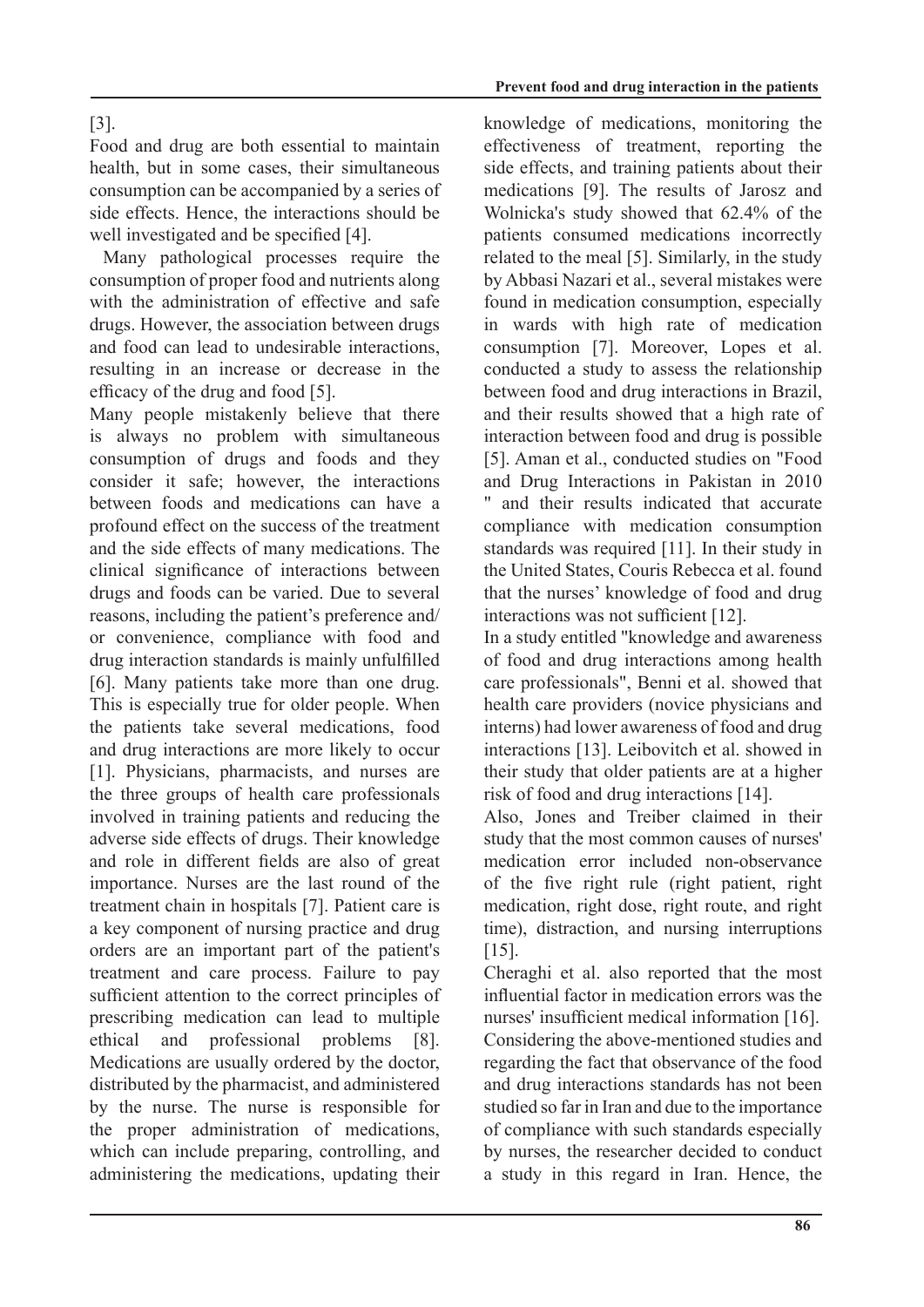present study has been carried out with respect to the significance of potential food and drug interactions in order to determine the frequency of such interactions in the internal ward of the hospital in Mashhad.

# **Method**

This study was conducted on 400 eligible patients hospitalized in the internal ward of the hospital in Mashhad, the north east of Iran. After obtaining the required permissions from the Research and Technology Assistance of Khorasgan Branch of Islamic Azad University of Isfahan, the researchers referred to the hospital and Educational Center in Mashhad, and after introducing themselves and expressing the research objectives and procedure, they invited the inpatients of the internal ward of the Hospital to participate in the study. Sampling was done using census method for 400 hospitalized patients who were eligible for the study.

made two-part questionnaire based on scientific The data gathering tools included a researcherresources, the first part containing demographic information, and the second part containing information about potential food and drug interactions and 19 commonly prescribed medications.

Administration of oral medications to hospitalized patients was carried out by the nurses in accordance with the related doctor's prescriptions in the patient's medical kardex.

The relevant checklist for adherence to the standards by the patients was evaluated through direct observation and inquiry about the timing of medication consumption, and information about the potential food and drug interactions was obtained by the researcher and recorded in the checklist at the time of administration. In order to determine the potential food and drug interactions, drugs were first divided into two general categories:

1) Drugs to be taken with food: Magnesium Hydroxide, Acetylsalicylic Acid (Aspirin), Diclofenac, Metronidazole, Carvedilol, Amiodarone, Metoral, Propranolol, Spironolactone, Triamterene, Lovastatin.

2) Drugs to be taken on an empty stomach: Captopril, Omeprazole, Ranitidine, Clidinium C, Cotrimoxazole, Ferrous Sulfate, Isosorbide, Nitrocontin.

In order to measure the potential food and drug interactions, the ratio of the number of correct cases to the total number of drugs was utilized. For example, if a person took 10 drugs and did not comply with the criteria for potential food and drug interactions for 5 drugs, it can be said that there is  $50\%$  of potential food and drug interactions. In this study, the potential food and drug interaction level ranging  $0-30\%$  was considered as a low potential interaction,  $31-50\%$  as an intermediate potential interaction,  $51-70\%$  as a high potential interaction, and  $71-100\%$  as a very high potential interaction. The collected data were analyzed using descriptive statistics (mean, standard deviation) by SPSS-18. Meanwhile, anonymous questionnaire was used in order to observe ethical and confidential considerations. The informed consent was obtained from the study units and the principle of integrity was observed in using the resources.

Patients who received at least one of the 19 studied oral medications and patients who had been hospitalized for more than 48 hours had the inclusion area. Patients who were unable to communicate verbally and to take oral medication were excluded from the study. At the end, the patients who wrongly took the drugs were given the necessary training on the correct use of the drug.

# **Results**

Of the 400 patients,  $178$  (44.5%) were male and  $222$   $(55.5%)$  were female, and the mean age of participants was 47.8 years. About half of the participants  $(49.2\%)$  had less than high school diploma education. Most of the hospitalized patients were suffering from cardiovascular and gastrointestinal diseases. In  $100\%$  of cases, magnesium hydroxide and acetylsalicylic acid were taken correctly on a full stomach. About  $60\%$  of the patients took triamterene and 50% took carvedilol correctly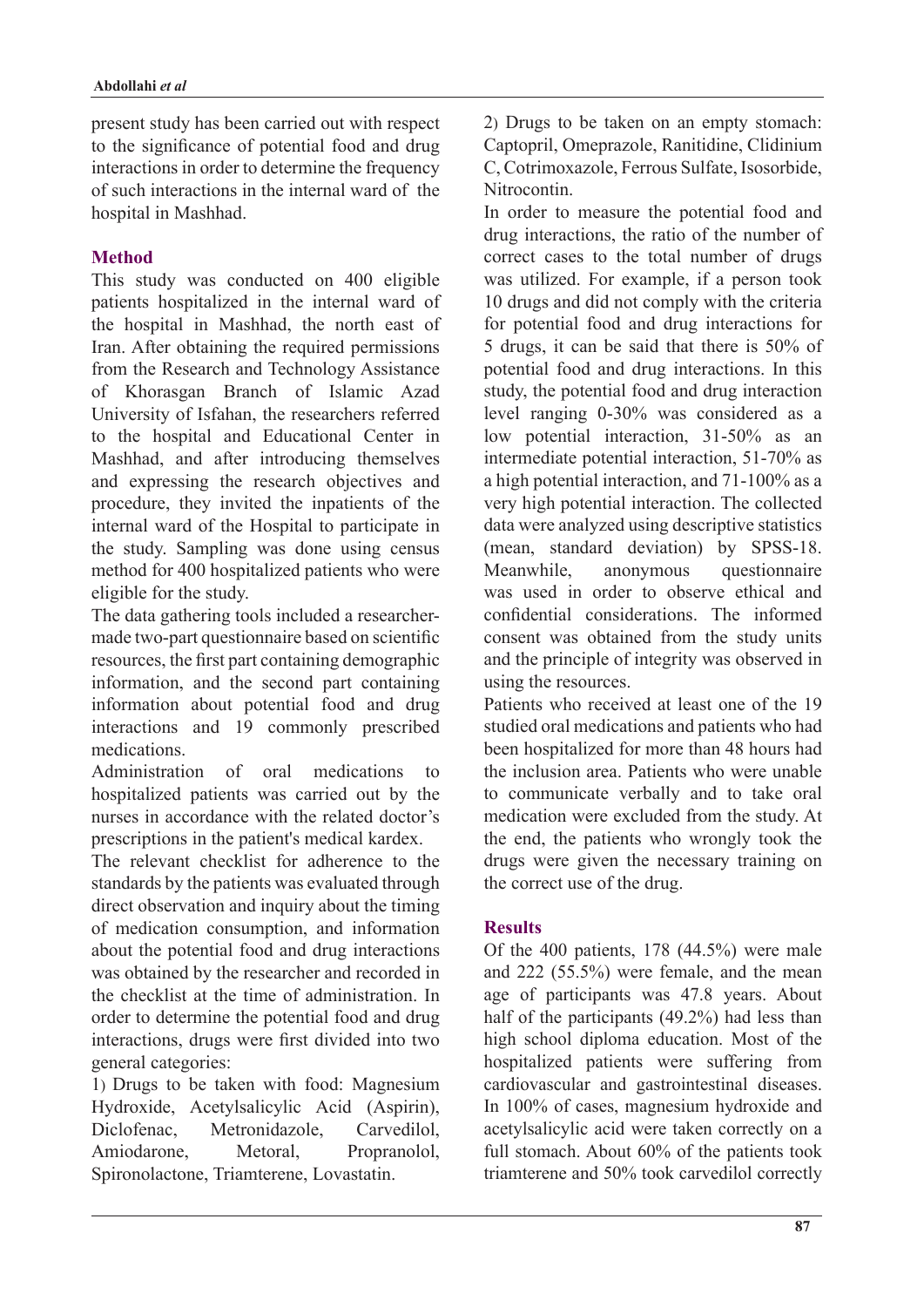on a full stomach. The lowest rate of correct drug administration was seen for metronidazole  $(0\%)$ , lovastatin  $(22.2\%)$ , metoral  $(28.6\%)$ , and Diclofenac  $(31.6\%)$ , in sequence (Table 1).

| on a juu siomach                  |                                                                                 |                                                                                     |              |
|-----------------------------------|---------------------------------------------------------------------------------|-------------------------------------------------------------------------------------|--------------|
| Drugs                             | The cases with correct<br>administration<br>(full stomach)<br>Frequency $(\% )$ | The cases with mistakenly<br>administration<br>(empty stomach)<br>Frequency $(\% )$ | All<br>cases |
| Magnesium<br>Hydroxide            | 298(100%)                                                                       | $\theta$                                                                            | 298          |
| Aspirin<br>(Acetylsalicylic Acid) | 298(100%)                                                                       | $\theta$                                                                            | 298          |
| Metoprolol                        | 56(28.6%)                                                                       | 140(71.4%)                                                                          | 196          |
| Lovastatin                        | $14(22.2\%)$                                                                    | 49(77.8%)                                                                           | 63           |
| Spironolactone                    | 21(37.5%)                                                                       | 35(62.5%)                                                                           | 56           |
| Carvedilol                        | $21(50\%)$                                                                      | $21(50\%)$                                                                          | 42           |
| Propranolol                       | $14(33.3\%)$                                                                    | 28(66.7%)                                                                           | 42           |
| Triamterene-H                     | $21(60\%)$                                                                      | $14(40\%)$                                                                          | 35           |
| Metronidazole                     | $\theta$                                                                        | $26(100\%)$                                                                         | 26           |
| Amiodarone                        | $7(33.3\%)$                                                                     | $14(66.7\%)$                                                                        | 21           |
| Diclofenac                        | $6(31.6\%)$                                                                     | $13(68.4\%)$                                                                        | 19           |
| Total                             | 756(69%)                                                                        | 340(31%)                                                                            | 1096         |

**Table 1** Frequency of drug administration in the study units based on the use of drugs *stomach full a on*

Regarding the correct use of drugs (on an empty stomach), Omeprazole and Clidinium C had the highest frequency  $(72.1\%$  and 56.6%,

respectively), and Nitrocontin, Captopril, and Ferrous sulfate had the lowest frequency  $(0\%$ , 13.3%, and 16.2%, respectively).

Table 2 Frequency of drug administration in the study units based on the use of drugs on an *empty* stomach

| Drugs                | The cases with correct<br>administration<br>(empty stomach)<br>Frequency( $\%$ ) | The cases with<br>mistakenly<br>administration<br>(full stomach)<br>Frequency( $\%$ ) | All<br>cases |
|----------------------|----------------------------------------------------------------------------------|---------------------------------------------------------------------------------------|--------------|
| Isosorbide dinitrate | 53(29.8%)                                                                        | $125(70.2\%)$                                                                         | 178          |
| Captopril            | $21(13.3\%)$                                                                     | 137(86.7%)                                                                            | 158          |
| Omeprazole           | 88(72.1%)                                                                        | $34(27.9\%)$                                                                          | 122          |
| Ranitidine           | 38(39.6%)                                                                        | 58(60.4%)                                                                             | 96           |
| Nitrocontin          | $\theta$                                                                         | 77(100%)                                                                              | 77           |
| $C$ lidinium – c     | $43(56.6\%)$                                                                     | $33(43.4\%)$                                                                          | 76           |
| Ferrous sulfate      | $12(16.2\%)$                                                                     | $62(83.8\%)$                                                                          | 74           |
| Co-trimoxazole       | 8(26.7%)                                                                         | 22(72.3%)                                                                             | 30           |
| Total                | 259(32.1%)                                                                       | 548(67.9%)                                                                            | 807          |

As reported in Table 3, the highest frequency  $(34%)$  was observed in the very high level of potential food and drug interactions, and in  $54.8\%$  of the subjects, more than  $50\%$ potential food and drug interactions was reported (Table 3).

The highest frequency of drug categories that were correctly administered in relation to potential food and drug interactions belonged to anti-inflammatory drugs  $(95.9\%)$  and gastrointestinal drugs  $(78.9\%)$ . Meanwhile, the highest frequency of drug categories that were mistakenly administered in relation to potential food and drug interactions belonged to antibiotics  $(85.7\%)$ , lovastatin  $(85.7\%)$ , and ferrous sulfate  $(83.8\%)$  (Table 4).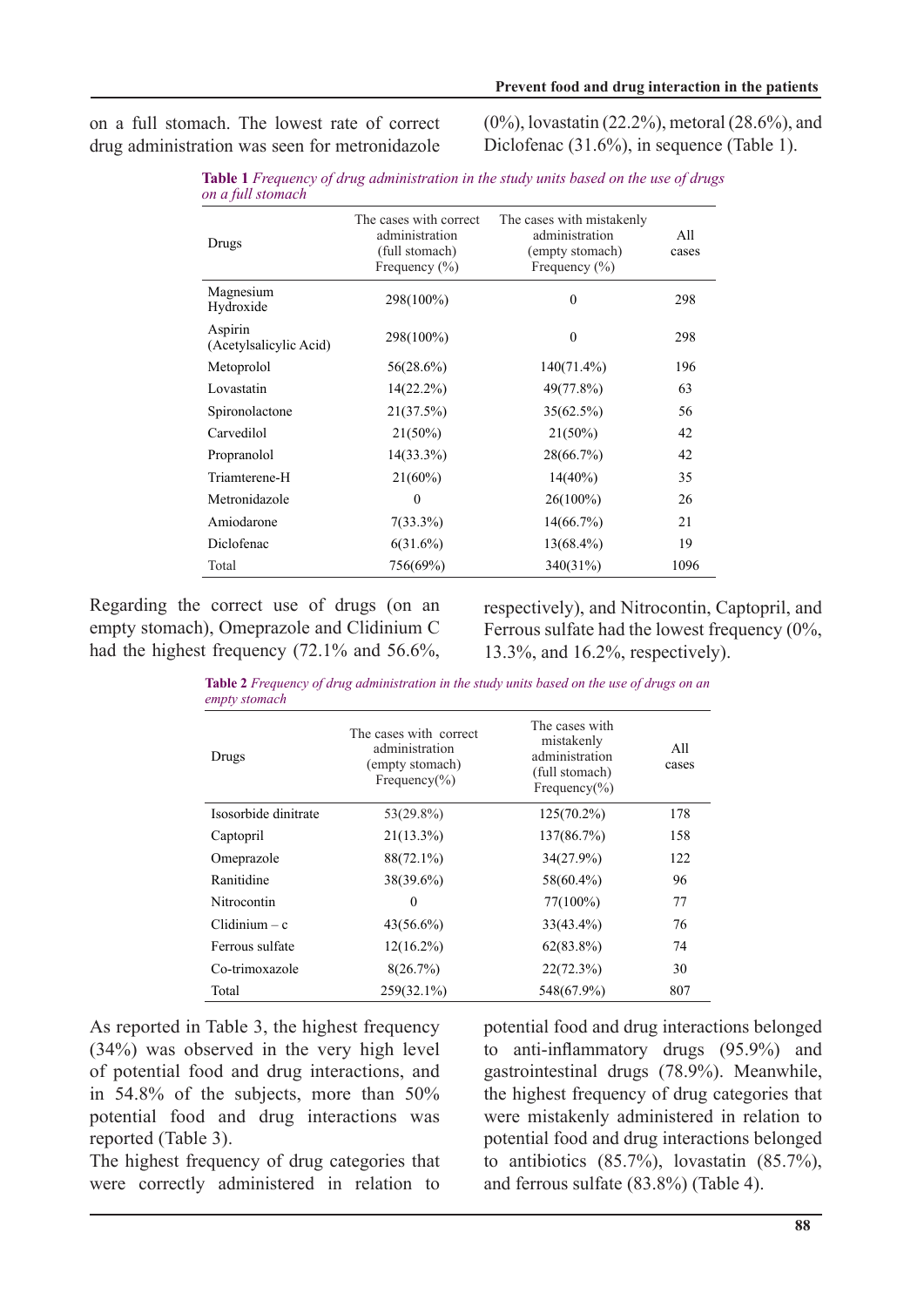| level of potential food and<br>drug interactions | Frequency | Percentage |
|--------------------------------------------------|-----------|------------|
| <b>Highest Frequency</b>                         | 136       | 34%        |
| Middle Frequency                                 | 122       | 30.4%      |
| High Frequency                                   | 83        | 20.8%      |
| Low Frequency                                    | 59        | 14.8%      |
| Total                                            | 400       | 100%       |

**Table 3** Relative frequency of the study units based on the degree of *interactions drug and food potential*

Table 4 Comparison of potential food and drug interactions based on drug category

| Drug Category          | Correctly Administered<br>$N(\%)$ | Mistakenly Administered<br>$N(\%)$ | Total |
|------------------------|-----------------------------------|------------------------------------|-------|
| Cardiovascular drugs   | $210(26.2\%)$                     | 591(73.8%)                         | 801   |
| Gastrointestinal drugs | 467(78.9%)                        | $125(21.1\%)$                      | 592   |
| Anti-inflammatory      | 304(95.9%)                        | $13(4.1\%)$                        | 317   |
| Ferrous sulfate        | $12(16.2\%)$                      | $62(83.8\%)$                       | 74    |
| Lovastatin             | $14(14.3\%)$                      | 49(85.7%)                          | 63    |
| Antibiotics            | $8(14.3\%)$                       | 48(85.7%)                          | 56    |

# **Discussion**

The results of this study revealed that the rate of adherence to the standards of prevention from potential food-drug interactions in hospitalized Drug Interactions: Do They Really Matter?" patients was not high. In a study entitled "Food-Vella showed that drug interactions really matter  $[17]$ .

In their study of food and drug interactions, Lopes et al. asserted that 13% of the reported food and drug interactions were related to aspirin (acetyl salicylic acid (anti-inflammatory drug)), 10 cases  $(17%)$  to captopril (cardiovascular drug). and 18 cases  $(30\%)$  to spironolactone, which had the highest number of interactions among the other studied drug categories. Their results on interactions of captopril are consistent with the present study findings  $[5]$ .

In their study of food and drug interactions, Leibovitch et al. reported interactions among cardiovascular, psychoactive, antibiotic, endocrine, gastrointestinal, and respiratory medications. Health care providers can prevent food and drug interactions and complications by careful drug selection and counseling for older patients [14].

The results of the study by Lopes on the evaluation of food and drug interactions were consistent with those of the present study and revealed that from the total food and drug interaction cases, 53% were related inflammatory drugs, 18% to diuretic drugs, to cardiovascular drugs,  $22%$  to antiand  $7\%$  to gastrointestinal drugs [5].

Abbasi Nazari et al. reported frequent incorrect use of hydrochlorothiazide, captopril, and gemfibrozil, and 44% of drug administration was incorrect in relation to meals in their study. The surgery ward had the highest rate of wrong use of drugs followed by the gastrointestinal, hepatology, endocrinology, and nephrology wards  $[7]$ .

High-risk patients, such as the elderly, patients who consume three or more drugs for their chronic conditions, and patients who suffer from diabetes, high blood pressure, depression, high cholesterol, or congestive heart failure should especially be controlled for such food and drug interactions  $[6]$ .

Since cardiovascular and other medications are critical to improving patients' health, it is essential to have prior knowledge of such interactions to prevent interruptions in treatment, longer admission times, or damage to the nutritional status in these patients  $[5]$ . Food and drug interactions may lead to long-

term hospitalization, re-admission to the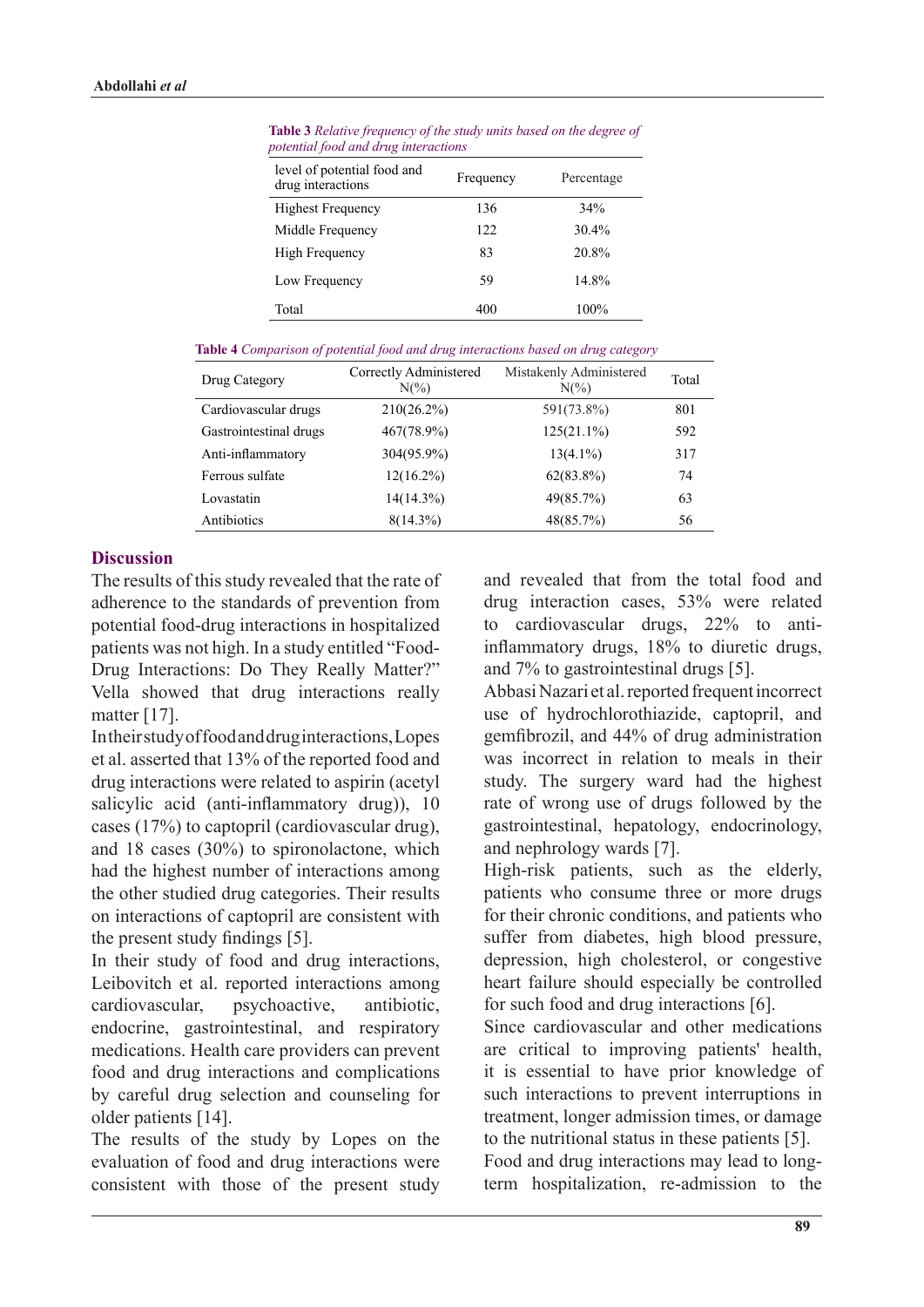hospital, or deterioration of the patient's health condition [10].

Al-Shara et al. asserted in their study that medications are usually ordered by the doctor, distributed by the pharmacist, and administered by the nurse. The nurse is responsible for the proper administration of medications, which can include preparing, controlling, and administering the medications, updating their knowledge of medications, monitoring the effectiveness of treatment, reporting the side effects, and training patients about their medications [9].

Farzi et al. reported that crowded environments and heavy workload can lead to distraction and interruption in nursing activities and, as a result, altering pharmacotherapy, and food and drug interactions. Since the nature of health care services is collaborative and teamwork and the pharmacotherapy process is an interdisciplinary process, many people can contribute to the occurrence of such mistakes [18].

Otles et al. also found that pharmacists should be aware of the need to monitor food and drug interactions and provide counseling to patients on the consumption of food and beverages along with the prescribed drugs [4].

The potential clinical relevance of food and drug interactions should be recognized for each patient by the physician, nurse, pharmacist, and nutritionist who are members of the treatment team in order to establish an appropriate treatment regimen. It is important, therefore, that both pharmaceutical companies and health personnel recognize the importance of preventing food and drug interactions [19].

Otles et al. showed in their study that the effects of some drugs can change when they are used on a full or an empty stomach. If the medication has no guiding label, the patients must ask their physician whether to take the drug on a full or an empty stomach  $[4]$ .

The following causes were found in the present study to be influential in the occurrence of food and drug interactions: the lack of knowledge of health care personnel, high number of inpatients, and lack of enough time, which will all lead to less patients training on food and drug interactions by the doctors and nurses. Other reasons include: lack of patients' questioning about drug consumption directions, lack of pharmacists in the wards, lack of nutritionists in the wards, and not paying sufficient attention to patients training on food and drug interactions. which is a responsibility of the physicians. pharmacists, nurses, and nutritionists.

The factors affecting poor nursing performance regarding compliance with the standards for preventing food and drug interactions include type of the ward, average bed occupancy rate per week, number of nurses and paramedics in each shift, education level, and satisfaction with the ward of service. Factors such as exhaustion due to extra workload, shortage of nurses relative to the number of patients in the ward, mental and psychological problems of the nurses, lack of sufficient time, and supervision methods in the ward are some of the most important factors contributing to the occurrence of food and drug interactions.

One of the reasons why aspirin is taken properly by patients is that it is one of the most widely used medications in the study units. The use of this drug has severe gastrointestinal complications, and the patients themselves use this drug properly based on their own experience and the trainings provided by the medical staff. Similarly, magnesium hydroxide, which is used to treat constipation, was taken properly by most patients in accordance with the advice of the healthcare team.

Most strategies put forward by contributors included prevention from so many drug prescriptions and high workload. Regarding prevention and reduction of the interactions, it is necessary to pay more attention to continuous monitoring of nurses in terms of compliance with the five right rule, preparation and administration of drugs by a nurse, ongoing training of nurses about drugs, and improving the communications between members of the healthcare team.

The first limitation of this study involved the various social and psychological conditions of the patients that affected the results. The second limitation was that the actual effects of pharmacotherapy were not investigated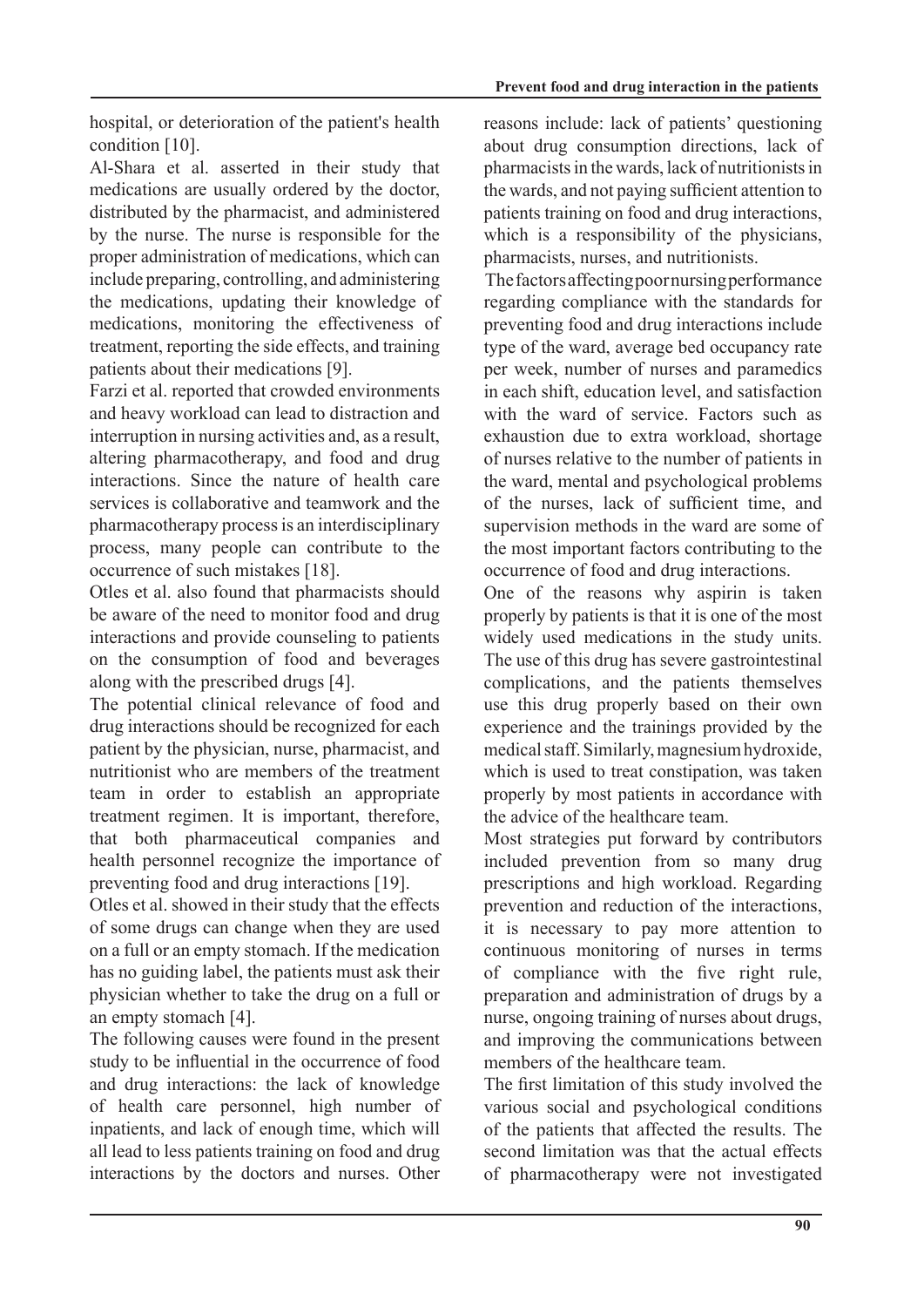due to food and drug interactions. The third limitation was that this study was conducted in a training hospital and the results of studies conducted at this center may be different from those of other centers.

### **Conclusion**

In general, it can be concluded from the findings of the present study that there has been relatively high compliance with the standards of prevention of potential food and drug interactions in hospitalized patients. Therefore, it can be asserted that multiple factors directly and indirectly affect the standards of prevention of potential food and drug interactions in hospitalized patients and as a result, consideration of these influential factors in compliance with the standards of prevention of potential food and drug interactions is of great importance.

According to the findings of this study, it is concluded that the main reason for the increased rate of non-compliance with the standards of food and drug interactions in the study units is the lack of proper and principled education based on the special needs of the inpatients of the ward that have to be done by physicians, pharmacists, nutritionists, and nurses.

Furthermore the other reasons for this issue include the lack of sufficient awareness and knowledge of the above-mentioned personnel regarding special food and drug interactions, lack of a resident physician in the ward, lack of a pharmacist in the ward, lack of a nutritionist in the ward, lack of sufficient knowledge of the patients on how to take drugs, and lack of sufficient knowledge of the therapeutic personnel and patients about the importance of food and drug interactions. Hence, conducting periodic training programs on food and drug interactions is recommended for pharmacists, physicians, nutritionists, and nurses. Due to the limited size of the population of this study, conducting such research in larger populations is recommended.

#### **Acknowledgments**

This paper is derived from a masters thesis which was approved by the Assistance of Research and Technology of Khorasgan Branch of Islamic Azad University of Isfahan under No.23810403911006. Hereby, the authors would like to express their gratitude and appreciation to all those patients and their families and the personnel of the educational hospital who contributed to this research.

### **Contribution**

Study design: AM, SSh, ES Data collection and analysis: AM Manuscript preparation: AM, TZh, SSh, ES

### **Conflict of Interest**

The authors declare that they have no competing interests."

### **Funding**

The author  $(s)$  received no financial support for the research, authorship, and/or publication of this article.

#### **References**

1- Bobroff LB, Lentz A, Turner RE. Food/drug and drug/nutrient interactions: what you should know about your medications. University of Florida Cooperative Extension Service, Institute of Food and Agriculture Sciences, EDIS; 1999.

2- Sanghera IS, Franklin BD, Dhillon S. The attitudes and beliefs of healthcare professionals on the causes and reporting of medication errors in a UK Intensive care unit. Anaesthesia 2007; 62(1): 53-61.

3- Bushra R, Aslam N, Khan AY. Food-drug interactions. Oman Med J2011; 26(2): 77-83.

4- Otles S, Senturk A. Food and drug interactions: a general review. Acta Scientiarum Polonorum Technologia Alimentaria 2014; 13(1): 89-102.

5- Jarosz M. Wolnicka K. Relations between occurrence demographic characteristics and selected nutrition of the risk of food-drug interactions and patients' sociohabits. Pol J Food Nutr Sci 2011; 61(3): 211-8.

6- Lopes EM, Carvalho RB, Freitas RM. Analysis of possible food/nutrient and drug interactions in hospitalized patients. *Einstein (Sao Paulo*)2010: 8(3): 298-302.

7- Ismail MY. Drug-food interactions and role of pharmacist. Asian J St Pharm Clin Res 2009; 2(4): 1-10. 8- Abbasi Nazari M, Slamzadeh J, Hajebi G, Gilbert B. The role of clinical pharmacists in educating nurses to reduce drug-food interactions (absorption phase) in hospitalized patients. *Iran J Pharm Res* 2011; 10(1): 173-7.